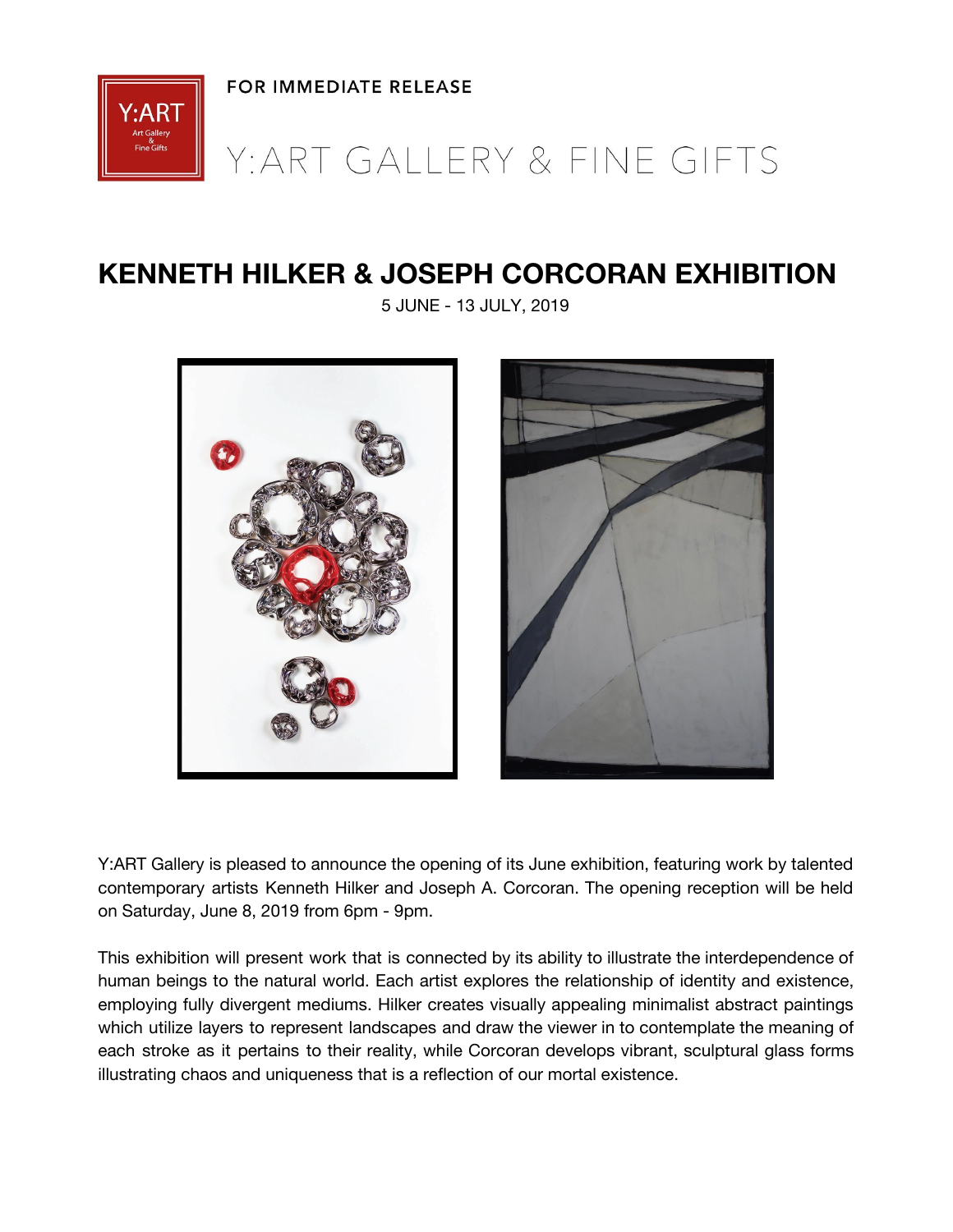## **ABOUT THE ARTISTS:**

\_\_\_\_\_\_\_\_\_

**Kenneth Hilker** is a contemporary artist living and working in Baltimore, MD. Ken uses innovative compositions and uniquely proportioned canvases to create complex and layered paintings, primed for quiet contemplation and personal interpretation.

Ken's work includes abstract, figurative and landscape painting and prints. These compositions invite the viewer to reflect on the interplay between nature and human impact, action and rest. His work seeks to create a personal visual experience for the viewer, an interchange between the individual conscience and our collective identity.

Ken was born in St. Louis, Missouri and graduated from the Maryland Institute College of Art. He lives with his wife Erica, and their daughter Dora in the Federal Hill neighborhood of Baltimore Maryland.

**Joseph A. Corcoran** is a Baltimore based installation artist working predominantly in glass. He has shown at galleries throughout the United States, and extensively in Washington DC. Corcoran has created multiple notable public works, located at the Rockville Town Center in Rockville, MD, the US Ambassador's Residence in Beijing, China, POD Hotel in Washington DC, the Center for Naval Analysis (CNA) in Clarendon, VA, and ReefPoint Group Consulting in Annapolis, MD; and was awarded the 2018 Individual Maryland Artist Grant.

As a former Naval Officer, he saw glass-making firsthand while stationed in Italy and Malta. Upon returning stateside, he spent over 14 years learning, teaching and exhibiting his work across the nation. He has executed many public and private pieces including recently installing a piece at the US Ambassador's residence in Beijing, China. Joe received a Bachelor's in Mathematics from the US Naval Academy and is currently in a Masters in Fine Arts program at Maryland Institute College of Art.

"My work is about things that are alive from an atomic to a macro level. I am interested in the patterns of the natural world and where those patterns go awry and become chaotic. I make things that are alive to remind of our own existence. Like us, each element is similar but has a unique identity. These differences is what makes the system work, and our world beautiful."

Y:ART Gallery & Fine Gifts is a labor of love, brought to life by Julia Yensho on October 10th, 2015. The gallery exhibits primarily Baltimore-based artists creating exceptional one-of-a-kind artworks. Y:ART's gift shop specializes in carrying original sculptures, paintings and quality hand-crafted jewelry. This unique space is open for artist showings and workshops, and the gallery is also available as a venue for private social gatherings. Our hours are Wednesday-Thursday 12pm-5pm, Friday-Saturday 10am-6pm.